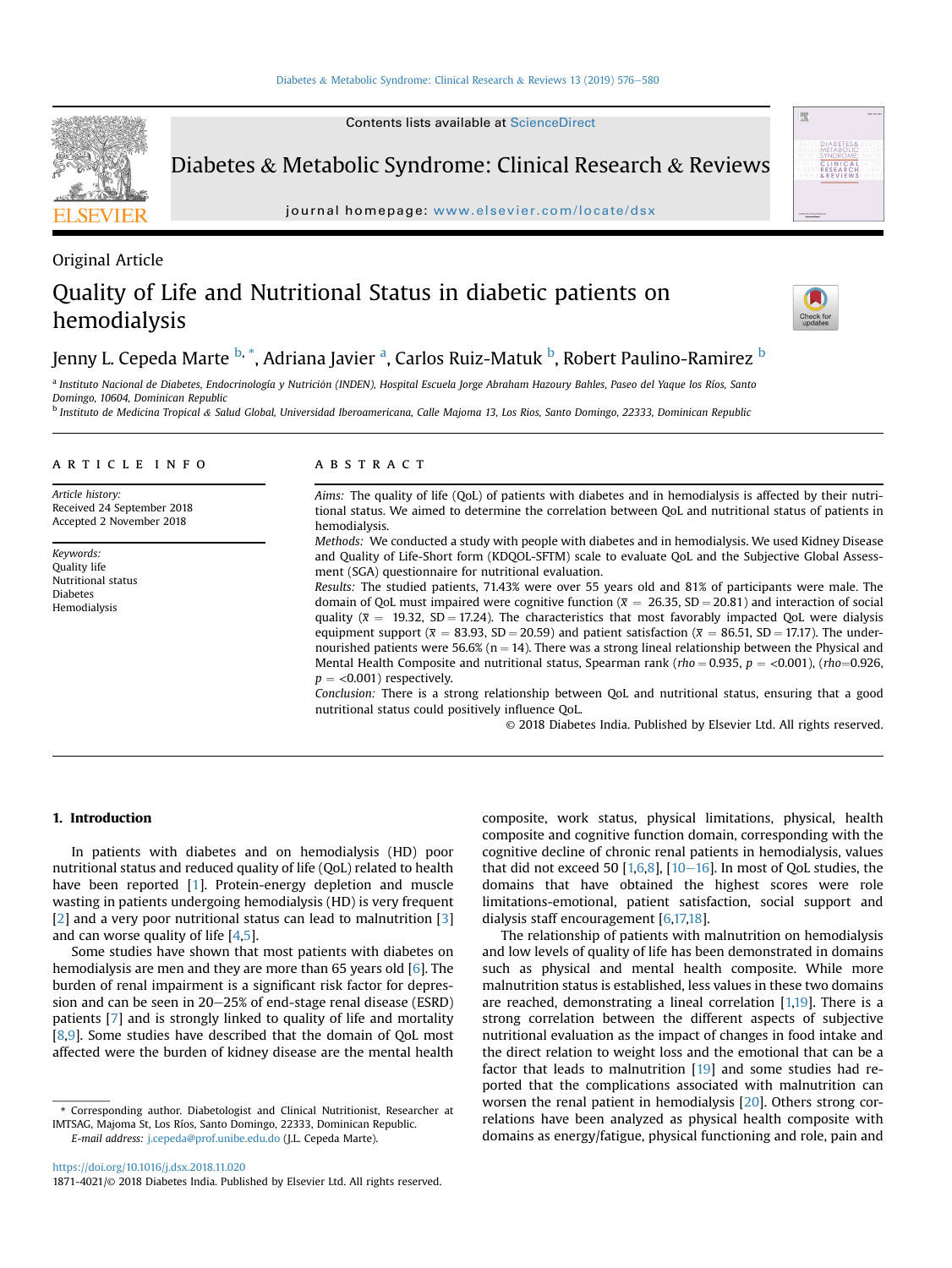general health directly affecting the physical performance of patients in hemodialysis [[4\]](#page-4-0), mental health composite in association with physical role, emotional well-being and emotional role [[10\]](#page-4-0).

The relationship between QoL and malnutrition in patients with diabetes in hemodialysis in our geographical area is largely unknown. The main objectives of this research were to determine the quality of life of patients with diabetes who receive hemodialysis, and how this correlates with their nutritional status in order to improve strategies focused in the well-being of patients.

# 2. Materials and methods

An observational study was conducted with patients with chronic renal failure and periodic hemodialysis treatment in the hemodialysis service during the period from May to June of 2017.

A non-probabilistic, purposive sampling strategy was used. We sampled from the total number of patients receiving regular hemodialysis treatment at the hemodialysis service of the hospital. Only those who agreed to participate and met inclusion criteria were given the assessment tools. Inclusion criteria included: being 18 years old or older, and patients with at least 3 months of substitution treatment. Exclusion criteria were persons who did not decide to participate after explaining all procedures or who did not signed the informed consent, aging younger than 18 years, less than 3 months of treatment. Study was approved by ethical committee of the Hospital. Data were analyzed using the SPSS for windows, 25th version.

# 2.1. Instruments

The QoL questionnaire was self-administered prior to start of the hemodialysis session and the Subjective Global Assessment (SGA)was performed by a nutrition specialist.

#### 2.1.1. Quality of life evaluation

We used the Kidney Disease Quality of Life questionnaire  $-24$ item Short form (KDQOL-24 SF) [[21,22](#page-4-0)] which is based on the Spanish version of KDQOL-SF [[21,22\]](#page-4-0).

The KDQOL-SF contains 24 items focus in individuals with kidney disease on hemodialysis: symptom/problems, effects of kidney disease on daily life, burden of kidney disease, work status, sleep, social support, dialysis staff encouragement and patient satisfaction. The 24 items are summarized in two groups: First group  $(1-12)$ items) refer physical and mental components. The other group (items  $13-24$ ), allows obtaining the scores of the specific subscales, scales of symptoms/problems, and effects of kidney disease. In general, KDQOL-SF items higher numbers reflects a more favorable health state. However, some items are reverse (item 6, for example). The scores for each dimension range from 0 to 100, so that higher scores represent better quality of life, and this type of scale provides averages and standard deviations for each component. Each item is put on 0 to 100 range so that the lowest and highest possible score are set at 0 and 100, respectively. Scores represent the percentage of total possible scores achieved [\[21,22,42\]](#page-4-0). Some authors usually refer to the QoL items do not reach the metric or values of "50" to notice the reduced values in such domains  $[1,6,8]$  $[1,6,8]$  $[1,6,8]$  [\[10](#page-4-0)-[16](#page-4-0)].

#### 2.1.2. Subjective global assessment (SGA) [[23\]](#page-4-0).

The instrument identifies malnutrition through a combination of subjective parameters of nutritional assessment. In this study was applied the subjective global assessment form [[23](#page-4-0),[26](#page-4-0)] for diagnosis of nutritional status in all patients with diabetes in hemodialysis that consists of evaluating various aspects such as the nutritional history: weight loss [[41\]](#page-4-0), food intake, gastrointestinal symptoms, functional disability, comorbidity and time on hemodialysis.

The classification of this form classified nutritional status as A or well nourished (normal), B or moderate malnutrition and C or severe malnutrition. Patients were assigned a B rank if there was at least a 5% weight loss in the few weeks prior to study without stabilization or weight gain, reduction in dietary intake, and mild subcutaneous tissue loss. If the patient had considerable edema, ascites, or any mass, we consider dry weight. If the patient had a recent weight gain that did not appear to be merely fluid retention, we assign an A rank, even if the net loss was between 5% and 10%, and the patient had mild loss of subcutaneous tissue, especially if the patient noted an improvement in the other historical features of the SGA (e.g., improvement in appetite). In order to receive a C rank, the patient had to demonstrate obvious physical signs of malnutrition (severe loss of subcutaneous tissue, muscle wasting, and often some edema) in the presence of a clear and convincing pattern of ongoing weight loss. The three main aspects to consider in malnourished patients are: weight loss, loss of muscle mass and fat reduction [[23](#page-4-0)][\[33,34\]](#page-4-0).

# 3. Results

Overall, 81% of patients were men ( $n = 17$ ) and 19% were women  $(n = 4)$ . Most participants were over 55 years old, (71.4%, n = 15).

The results shows that the aspects that most affect the quality of life (see [Fig. 1\)](#page-2-0) are the burden of kidney disease ( $\bar{x} = 47.62$ ,  $SD = 19.17$ ), work status ( $\bar{x} = 30.95$ ,  $SD = 37$ ), cognitive function ( $\bar{x}$  = 26.35, SD = 20.80), the quality of social interaction ( $\bar{x}$  = 19.40, SD = 17.2), physical functions ( $\bar{x} = 46.44$ , SD = 29.70), physical limitations ( $\bar{x} = 44.05$ , SD = 42.5 and general health ( $\bar{x} =$ 45.24, SD 16.92) that did not reach the value 50 of the metric of the scales of quality of life. The characteristics that most favorably impacted the quality of life were the social support ( $\bar{x} = 80.16$ , SD = 17.97), the support of the dialysis equipment ( $\bar{x}$  = 83.93, SD 20.59) and the patient satisfaction ( $\bar{x}$  = 86.51, SD 17.17). In general, the aspects that most affected the quality of life of the patients analyzed were physical health ( $\bar{x}$  = 36.85, SD 9.63) in similarity with the results obtained by others similar studies that shows values below the metric of 50 as presented.

In the nutritional evaluation with SGA, we found that 66.6%  $(n = 14)$  of the patients were malnourished. In the stratification of malnutrition, we find 33.3% ( $n = 7$ ) were in well-nourished or normal range (A), 47.6% ( $n = 10$ ) patients classified as moderately malnourished (B) and  $9\%$  (n = 4) patients as severely malnourished (C) as presented in [Fig. 2](#page-2-0).

In the subjective nutritional assessment applied of all the patients (n: 21) and considering the three main characteristics that most affect malnourished patients, was evaluated separated weight loss, loss of muscle mass and fat reduction, finding that the percentage of severe weight loss  $> 5\%$  was 19.1%, of the patients, the percentage of loss of mild muscle mass corresponded to 47.62%, and the percentage of patients with reduction of the reserve of mild to moderate fat was 42.86% (see supplemental graphics 1-3).

We found the analysis of all patients in hemodialysis and the time in the substitute renal therapy ( $n = 21$ ), resulted that 81%  $(n = 17)$  had less than 2 years in hemodialysis program (see [Fig. 3\)](#page-3-0).

Considering the analysis of the correlation of Pearson for the SF-12 physical and SF-12 mental health composites shows in [Table 1,](#page-3-0) related with malnutrition was found a lineal relationship ascending from a strong positive  $(0.953, p < 0.001; 0.926, p < 0.001)$ respectively).

In this study the correlation of Pearson (see [Table 1\)](#page-3-0) between some variables related to quality of life and some items of nutritional status was analyzed, demonstrating a strong relationship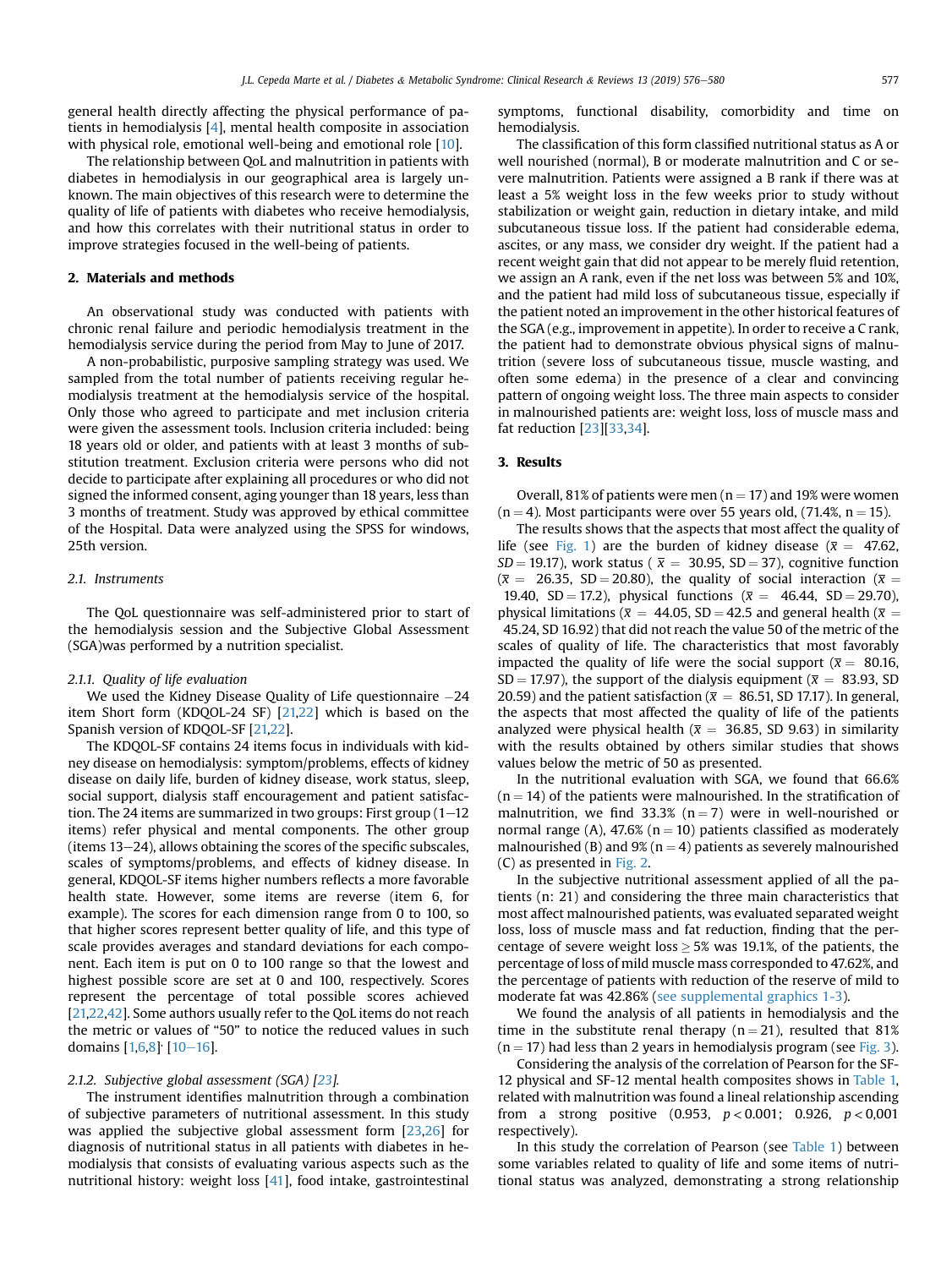<span id="page-2-0"></span>

Fig. 1. Domains of Quality of life in patients with diabetes and hemodialysis.



Fig. 2. Nutrition diagnosis in patients with diabetes and hemodialysis.

between weight loss correlated with comorbidities  $(-0.447,$  $p = 0.042$ ), dietary intake (0.539,  $p = 0.012$ ), and emotional role  $(-0.573, p = 0.007)$ . As well as the pain correlated with dialysis staff encouragement (0.464,  $p = 0.064$ ), patient satisfaction (0.591,  $p = 0.005$ ) and physical functioning (0.547,  $p = 0.010$ ). Another analysis shows a strong correlation with energy/fatigue with physical function (0.855,  $p = 0.001$ ), emotional wellbeing (0.460,  $p = 0.036$ ), social function (0.606,  $p = 0.031$ ) and overall health (0.461,  $p = 0.035$ ). The analysis shows a strong correlation between the summary of physical health composite and energy/fatigue (0.781,  $p = 0.001$ ), physical functioning (0.855,  $p = 0.001$ ) and pain  $(0.753, p = 0.001).$ 

The strongest correlations between the summary of mental health composite and emotional well-being (0.896,  $p = 0.001$ ).

# 4. Discussion

The Chronic kidney disease in patients with diabetes in hemodialysis is a condition that in most of the cases has no cure and consider the quality of life in these patients is important contemplate other common factors that used to be associated such as malnutrition  $[25,27-29,32]$  $[25,27-29,32]$  $[25,27-29,32]$  $[25,27-29,32]$  $[25,27-29,32]$ . The approach of considering the domains that affect the QoL of these patients could help to obtain a more human enjoyment of life.

In the Hemodialysis department of INDEN the diabetic patients enrolled in the study and similar to others authors [\[6,24](#page-4-0)], 81%  $(n = 17)$  of the evaluated patients were male and the 71.34% were more than 55 years old.

In this study, in similarity with others studies  $[1,10,35-40]$  $[1,10,35-40]$  $[1,10,35-40]$  $[1,10,35-40]$  $[1,10,35-40]$ , the domain of quality of life most affected were the burden of kidney disease and the mental health composite This burden is a significant risk factor for depression as we present in the background. In concordance with similar results [\[6\]](#page-4-0) the other domains that most affected were work status, physical limitations, physical and health Composite that did not exceed the metric of 50 as others authors [[14,15,24](#page-4-0)]. In contrast with some authors, we found less values of cognitive function domain, corresponding with the cognitive decline of chronic renal patients in hemodialysis [\[16](#page-4-0)].

The domains that obtained the highest scores were role limitations-emotional, patient satisfaction, social support as and dialysis staff encouragement, where the importance of these domains focused on feeling, the support of the family environment and the medical personnel that surrounds them, being this a column in the emotional field that favors the quality of life of these patients with chronic diseases. In concordance with others author who obtained similar results in these domains  $[6,17]$  $[6,17]$ .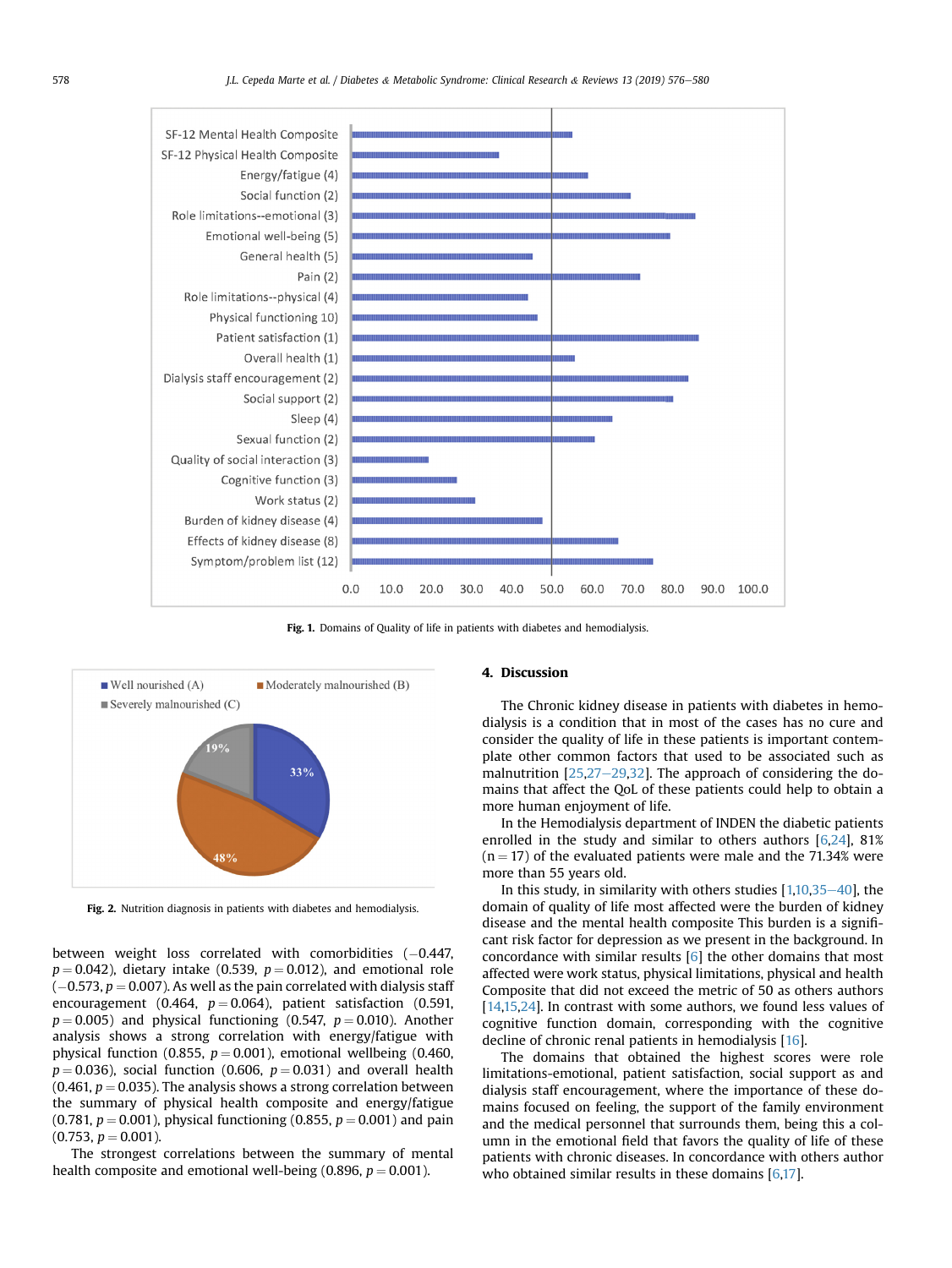<span id="page-3-0"></span>

Fig. 3. Comorbidity and time on hemodialysis in diabetic patients.

Table 1 Spearman matrix correlations of Quality of Life dimensions and Nutritional Status.

|            | SS       | <b>DSE</b> | <b>OH</b> | PS        | PhF       | R-Ph            | P              | GH        | EW-B                | $R-E$     | SF        | E/F      | $SF-12 PC$ |
|------------|----------|------------|-----------|-----------|-----------|-----------------|----------------|-----------|---------------------|-----------|-----------|----------|------------|
| SS         | .087     |            |           |           |           |                 |                |           |                     |           |           |          |            |
| <b>DSE</b> | .012     | .037       |           |           |           |                 |                |           |                     |           |           |          |            |
| OH         | .105     | .375       | .109      |           |           |                 |                |           |                     |           |           |          |            |
| PS         | .019     | $-.051$    | .311      | .062      |           |                 |                |           |                     |           |           |          |            |
| PhF        | .035     | .071       | .111      | .191      | .213      |                 |                |           |                     |           |           |          |            |
| $R-Ph$     | $.549**$ | .320       | .025      | $.558***$ | .499°     | .299            |                |           |                     |           |           |          |            |
| P          | .059     | $-.022$    | $.582**$  | .094      | $.557***$ | .259            | .349           |           |                     |           |           |          |            |
| GH         | .269     | .089       | .201      | .315      | .271      | .218            | .446 $\degree$ | .326      |                     |           |           |          |            |
| EW-B       | .105     | .119       | $-.358$   | $-.066$   | $-.280$   | .432            | .080           | $-0.014$  | $.488*$             |           |           |          |            |
| $R-E$      | .036     | .195       | .220      | .319      | .389      | .429            | .313           | .375      | $.505*$             | .165      |           |          |            |
| SF         | .081     | $-.042$    | .426      | .046      | $.873***$ | .271            | .441           | $.696**$  | $.517$ <sup>*</sup> | $-.043$   | $.618***$ |          |            |
| E/F        | .221     | .072       | .325      | .152      | $.864***$ | .496 $^{\circ}$ | $.636***$      | $.584***$ | .224                | $-.112$   | .425      | $.789**$ |            |
| SF-12 MC   | .234     | .039       | .239      | .137      | .046      | .329            | .263           | .387      | $.880**$            | $.633***$ | $.568***$ | .384     | .106       |

Notes: \*< 0.05; \*\* < 0.01; \*\*\* < 0.001.

 $SS = Social Support; DSE = Dialogis Staff Encouragement; OH = Overall Health; PS = Patient Statistical; Phf = Physical Functioning; R-Ph = Role - Physical; P = Pain;$  $GH =$  General Health; EW-B = Emotional Well-Being; R-E = Role – Emotional; SF = Social Function; E/F = Energy/Fatigue; SF-12 PC = Physical Composite; SF-12 MC = Mental Composite.

The evaluated patients, we observed as others reports [\[1,19](#page-4-0)] that malnourished patients obtained less values in the domains of physical health and mental health composite and while more is the state of malnutrition, less values in the quality of life had in the summary of these two main domains. It was evidenced in our research that they are related, determining this the importance of the initial and constant nutritional assessment of the patient with chronic kidney disease in hemodialysis and pointed that these patients evaluated had less than 2 years in the substitution of renal function program.

When we evaluate the correlation between the different aspects of subjective nutritional evaluation, we find the impact of changes in food intake in relation to weight loss and comorbidities associated with this pathology. We see the close relationship between the emotional role and the weight loss that can be a factor that leads to malnutrition, in accordance with some similar findings [\[19\]](#page-4-0) and when it is already known that the complications associated with malnutrition can worsen the renal patient in hemodialysis as was described in similar results [[20](#page-4-0)]. And also the inflammation related to malnutrition [\[3\]](#page-4-0).

When we evaluated in a separate view the relation with physical health composite, we see how the domains of energy/fatigue, physical functioning and role, pain and general health had a linear correlation directly affecting the physical performance of patients in hemodialysis in accordance with others authors findings [\[4\]](#page-4-0). The correlation evaluated of the mental health composite present a linear association with physical role, emotional well-being and emotional role, what guides us is the emotional state that most affects the mental status of patients in hemodialysis with the impact on their quality of life, which guides us to focus our efforts on an improvement of these domains in the emotional sphere of the patients with this type of terminal condition [\[10](#page-4-0)].

# Disclosures

None.

#### Acknowledgements

We would like to thanks to INDEN's Director, Dr. Ammar Ibrahim, and Dr Aurea Mota, Dr. Aida Mencía, Chief Research Officer at Department UNIBE and thanks all patients who so kindly collaborated with this research. Special thanks to all the personnel of the hemodialysis department of INDEN.

# Appendix A. Supplementary data

Supplementary data to this article can be found online at [https://doi.org/10.1016/j.dsx.2018.11.020.](https://doi.org/10.1016/j.dsx.2018.11.020)